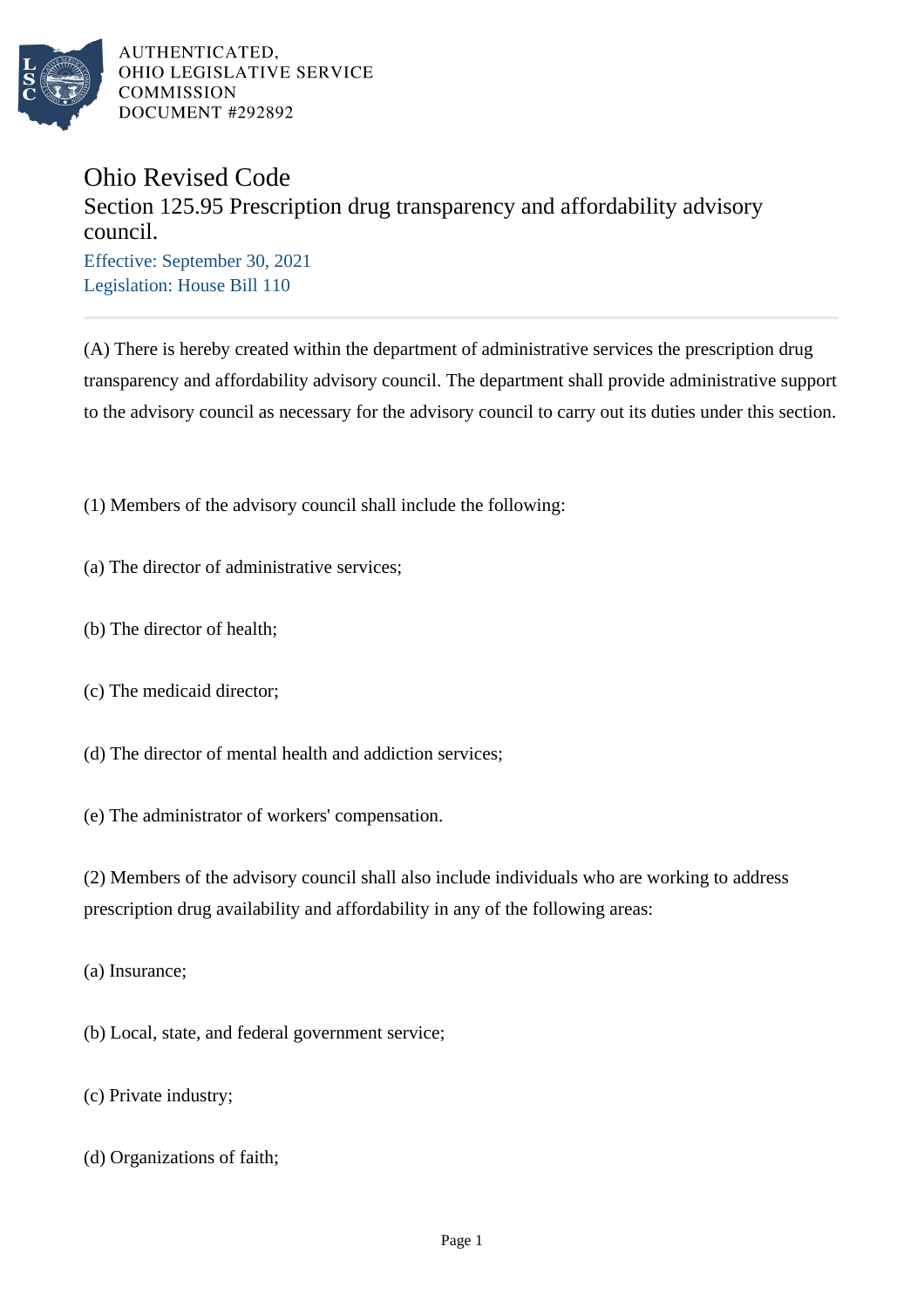

AUTHENTICATED. OHIO LEGISLATIVE SERVICE **COMMISSION** DOCUMENT #292892

- (e) Health care providers;
- (f) Consumer organizations;
- (g) Prescription drug manufacturers;
- (h) Prescription drug wholesale distributors;
- (i) Pharmacists;
- (j) Business organizations;

(k) Individuals concerned about mental health or substance abuse matters;

(l) Advocates for individuals struggling to afford prescription drugs.

The governor, the senate president, and the speaker of the house of representatives shall each appoint three members, each of whom represents at least one of the categories listed in divisions (A)(2)(a) to (l) of this section.

(B) Members shall serve without compensation. Initial appointments shall be made not later than sixty days after the effective date of this section. Vacancies shall be filled in the manner provided for original appointments.

(C) Not later than six months after the date of initial appointments under division (B) of this section, the advisory council shall submit a report to the governor, the general assembly, and the chairperson of the joint medicaid oversight committee in accordance with section 101.68 of the Revised Code. The report shall include recommendations on all of the following:

(1) How this state can best achieve prescription drug price transparency;

(2) New payment models or other avenues to create the most affordable environment for purchasing